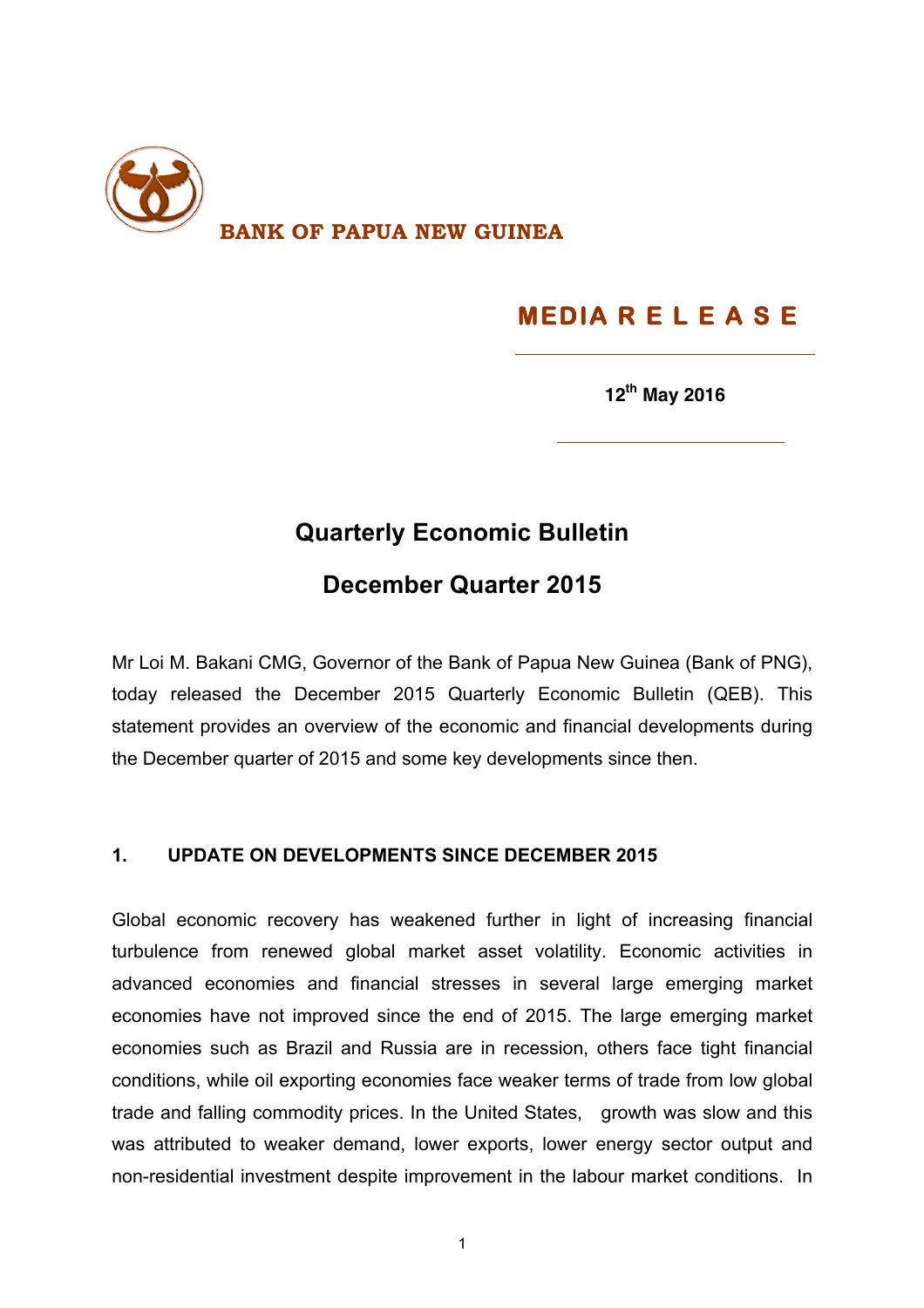the United Kingdom (UK), growth weakened as demand for services and manufacturing output dropped. Growth was stronger in the Euro area, attributable to stronger domestic demand from across the union with increased industrial and manufacturing output and government spending from Germany and Spain. Growth in China was slightly stronger than forecast, reflecting robust domestic consumption and strong contribution from the services sector, which more than offset recent weaknesses in the manufacturing sector. Growth in Japan was significantly lower as a result of declining private consumption. As a result of these developments, the International Monetary Fund (IMF) in its 2016 April World Economic Outlook (WEO) revised downwards its 2016 growth forecast to 3.2 percent from its early forecast of 3.4 percent made in January.

The Governor noted that poor growth prospects from China and other emerging market economies combined with abundant supply are putting downward pressure on the prices of most commodities. The IMF's Primary Commodities Price Index show a decline by 19.0 percent since August 2015. The prices of oil, natural gas and metal, among others, have declined notably by 39 percent, 22 percent and 9.0 percent, respectively. The Governor explained that in spite of strong global demand; excess oil supply is pushing inventories in the Organization for Economic Cooperation and Development (OECD) member countries to record-high levels, resulting in falling oil prices while warm winter conditions also contributed to the decline in the price of natural gas. The declining metal prices are attributed to the slowdown and a shift away from commodity based investment in China. In line with these developments, the kina prices of Papua New Guinea's exports may decline and thus, the export earnings. The Governor reiterated that given the continued low commodity prices, and the uncertainty of a turnaround in commodity prices in the near future, the Government's revenue target may have to be revised or introduce other revenue measures.

International food prices have declined by 4.0 percent with declines in most food items. The IMF projects food prices to decline further by 6.0 percent in 2016 owing to oversupply, with expected high level of stock and lower demand. The Governor mentioned that the feed through from lower international prices of fuel and food is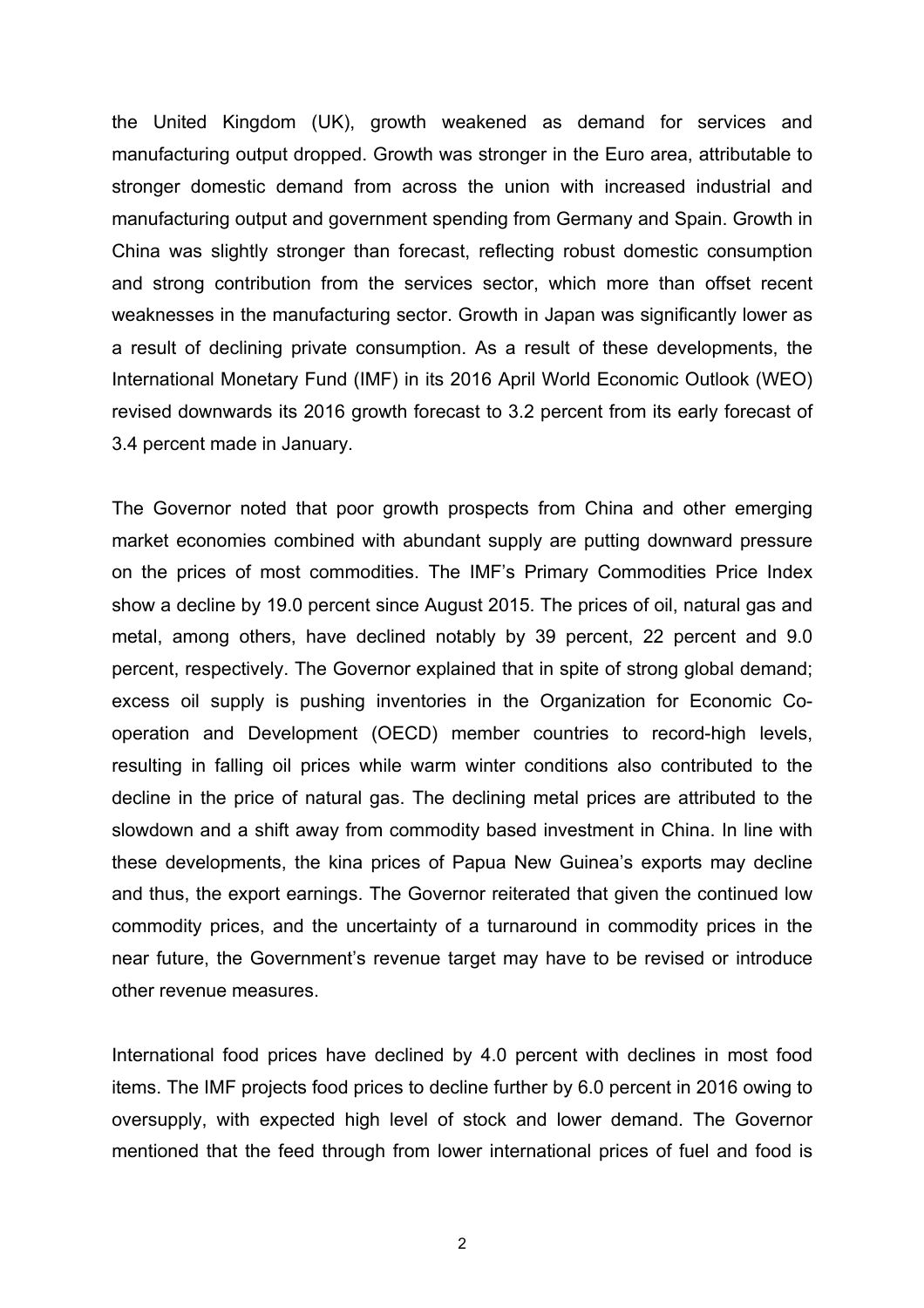good for the economy in the face of the depreciating kina. He urge companies to pass on the benefits of lower prices to consumers.

The Governor noted that cheques worth more than K400.0 million issued in 2015 were presented during the first quarter of 2016. This is a significant expenditure from 2015 and therefore, may add to the pressures in the Government cash flow management in 2016. He emphasised the need for the Government to make necessary adjustments to its expenditure if there are mismatches in revenue and expenditure and pursue external funding of the budget to ease pressure on domestic sources.

Governor Bakani acknowledged the release of the nominal GDP figures for 2006 to 2013 by the National Statistics Office (NSO) in March 2016. During this period, the average nominal GDP growth was around 9.4 percent, reflective of the high commodity prices in most years between 2002 and 2011 and of major development projects, including the construction of the PNG LNG project. Over this period, nominal GDP increased from K25.4 billion in 2006 to K47.5 billion in 2013. Based on the new GDP figures, the GDP per capita has increased from 2006 level of K4,024 to K6,204 in 2013. The Bank and the Treasury Department have recalculated the nominal GDP for 2014 and 2015, which is expected to be released soon by the Government.

Between 2012 and March 2016, the daily average kina exchange rate had depreciated against the US dollar and the Australian dollar by 31.5 percent and 1.7 percent, respectively. Governor Bakani reaffirmed the stance taken by the Central Bank that the exchange rate is a floating one. Thus, the depreciation of the kina since 2012 is a clear reflection of the supply and demand situation in the foreign exchange market. The Central Bank continued to support the foreign exchange market by supplying foreign currency to meet some of the import demand by the private sector. The Bank has to balance the foreign currency need of the Government, private sector demand and ensure that it continues to hold adequate level of foreign exchange reserves for the country.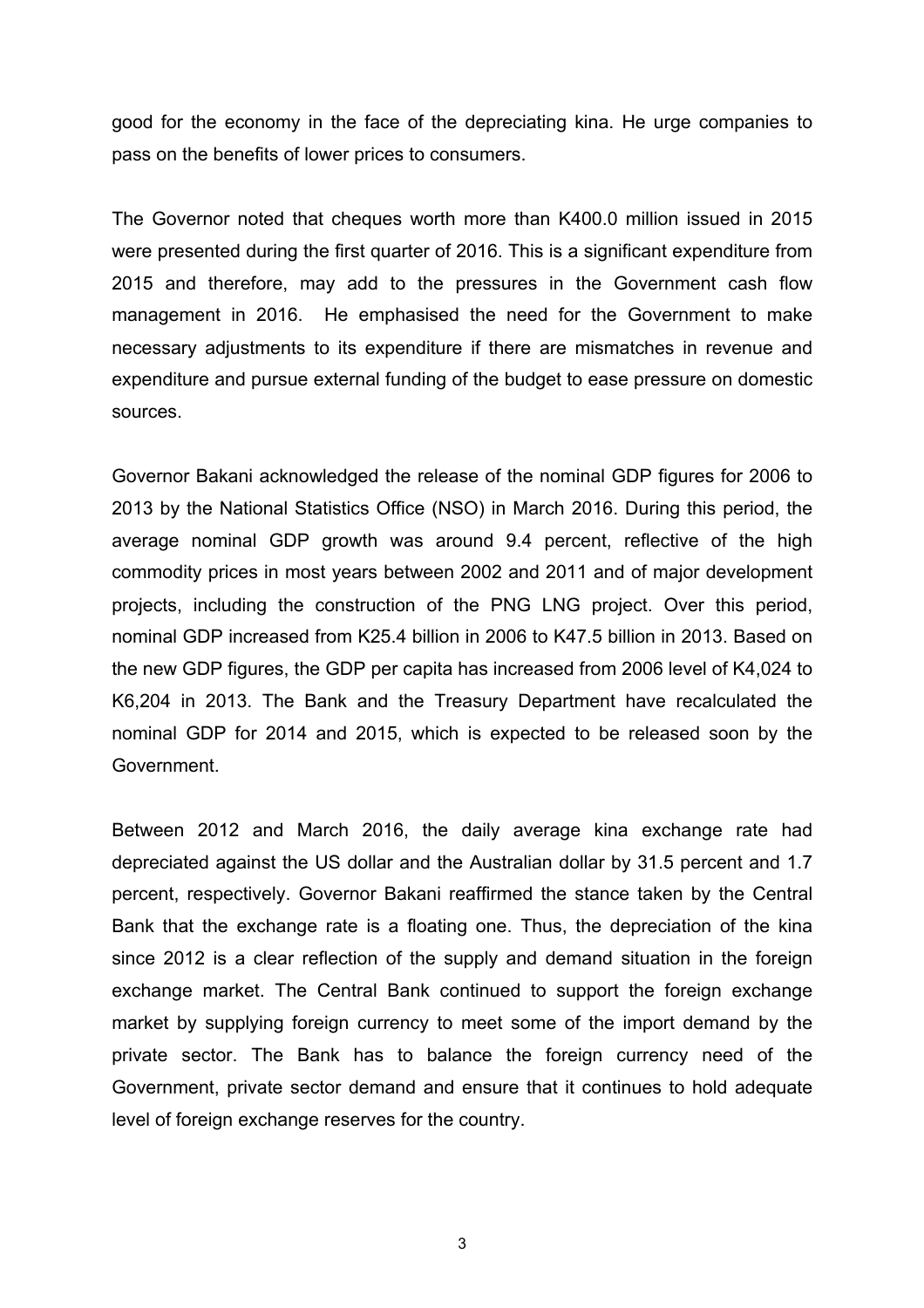The Governor also clarified that despite the current account recording a big surplus mainly due to the exports of LNG, this has not resulted in significant inflow of foreign exchange and Government tax revenues. The revenue flows from the LNG exports are held in offshore accounts for debt services by the LNG project. In addition, the Government tax revenue from LNG has been low due to accelerated depreciation of the project assets as stipulated in the Development Agreement of the project.

Meanwhile, the Bank and the Government are seeking external sources of financing to support the foreign exchange market and budgetary financing. Governor Bakani continued to emphasise the need for exporters to take advantage of the kina depreciation to increase production and exports that would bring in the much needed foreign exchange. At the same time, consumers and importers should adjust their consumption patterns and sourcing of imports by buying locally produced goods. This can reduce demand for foreign exchange and also encourage the development of our local industries. In the longer term, the Government is refocussing on diversifying the economy to other sectors like agriculture, tourism and SME, which would reduce its reliance on the non-renewable sectors.

The level of gross foreign exchange reserves at the end of April 2016 was K5, 499.1 (US\$1,773.5) million, sufficient for around 10.0 months of total and 15.0 months of non-mineral import covers.

#### **2. OVERVIEW OF THE DEVELOPMENTS IN THE DECEMBER QUARTER OF 2015**

Economic indicators available to the Bank of Papua New Guinea (the Bank) show that domestic economic activity continued to grow in 2015, but at a lower pace than in 2014. The first full year of LNG production was behind this growth. There were offsetting factors that contributed to the low growth. These include the temporary closures of the Ok Tedi and Porgera mines, and the Napa Napa oil refinery, lower domestic food production associated with the El Nino drought and low export commodity prices. The low international commodity prices and the El Niño drought adversely affected production for most of PNG's mineral and agricultural exports, which in turn reduced overall domestic demand and Government revenue. The kina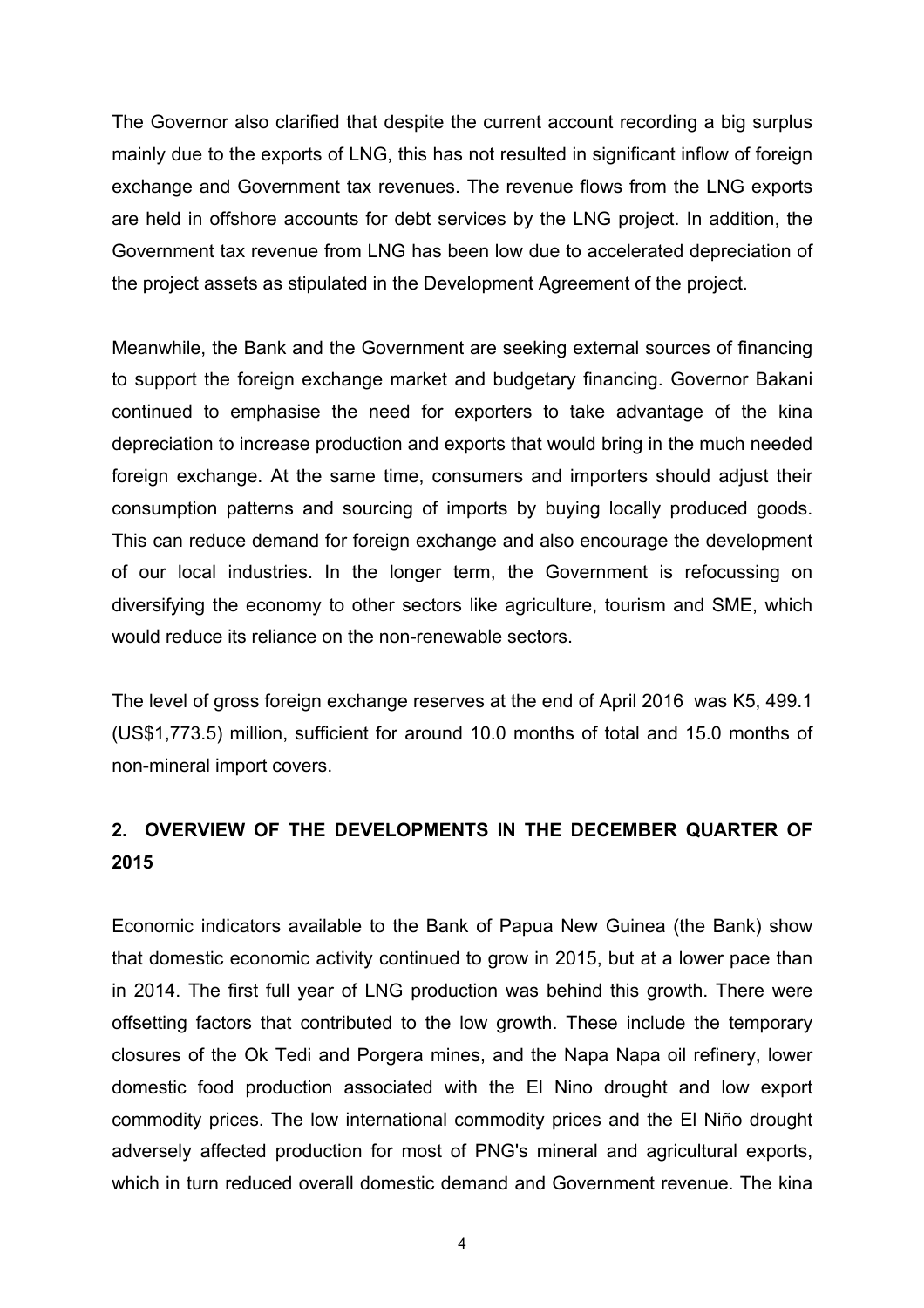depreciated against most of the major currencies in 2015, while it appreciated against the Australian dollar. The Trade Weighted Index (TWI) increased marginally by 0.5 percent to 35.47 in 2015. Inflation was 6.4 percent in 2015, compared to 6.6 percent in 2014, mainly attributed to the depreciation of the kina. The inflation outcomes were considered to be manageable and therefore the Bank maintained a neutral stance of monetary policy by keeping the monthly Kina Facility Rate (KFR) at 6.25 percent throughout 2015.

Data from the Bank's Business Liaison Survey (BLS) show that the total nominal value of sales in the private sector decreased by 14.4 percent in the September quarter of 2015, compared to an increase of 6.2 percent in the June quarter of 2015. Excluding the mineral sector, sales declined by 6.7 percent, following an increase of 5.3 percent in the previous quarter. By sector, sales declined in the mineral, agriculture/forestry/fisheries, retail, manufacturing, wholesale, finance/business and other services sectors, while it increased in the construction and transportation sectors. By region, sales declined in the Southern, Islands, Momase, and NCD while it increased in Morobe and the Highlands regions. Over the year to September 2015, sales declined by 16.0 percent.

The Bank's Employment Index shows that the level of employment in the private sector declined by 3.8 percent in the December quarter of 2015, following a drop of 3.7 percent in the September quarter of 2015. Excluding the mineral sector, the level of employment decreased by 4.2 percent, with declines across all sectors. By region, employment declined in all regions. Over the twelve months to December 2015, the total level of employment fell by 3.7 percent, while excluding the mineral sector, it declined by 4.2 percent.

The Governor noted that the quarterly headline inflation, as measured by the Consumer Price Index (CPI), increased by 1.9 percent in the December quarter of 2015, compared to an increase of 1.7 percent in the September quarter of 2015. There were price increases for the 'Alcoholic Beverages, Tobacco and Betelnut', 'Food and Non-alcoholic Beverages', 'Restaurants and Hotels', 'Health', 'Housing Equipment', 'Transport' and 'Housing' expenditure groups while the 'Miscellaneous', 'Clothing and Footwear', and 'Recreation' expenditure groups recorded declines.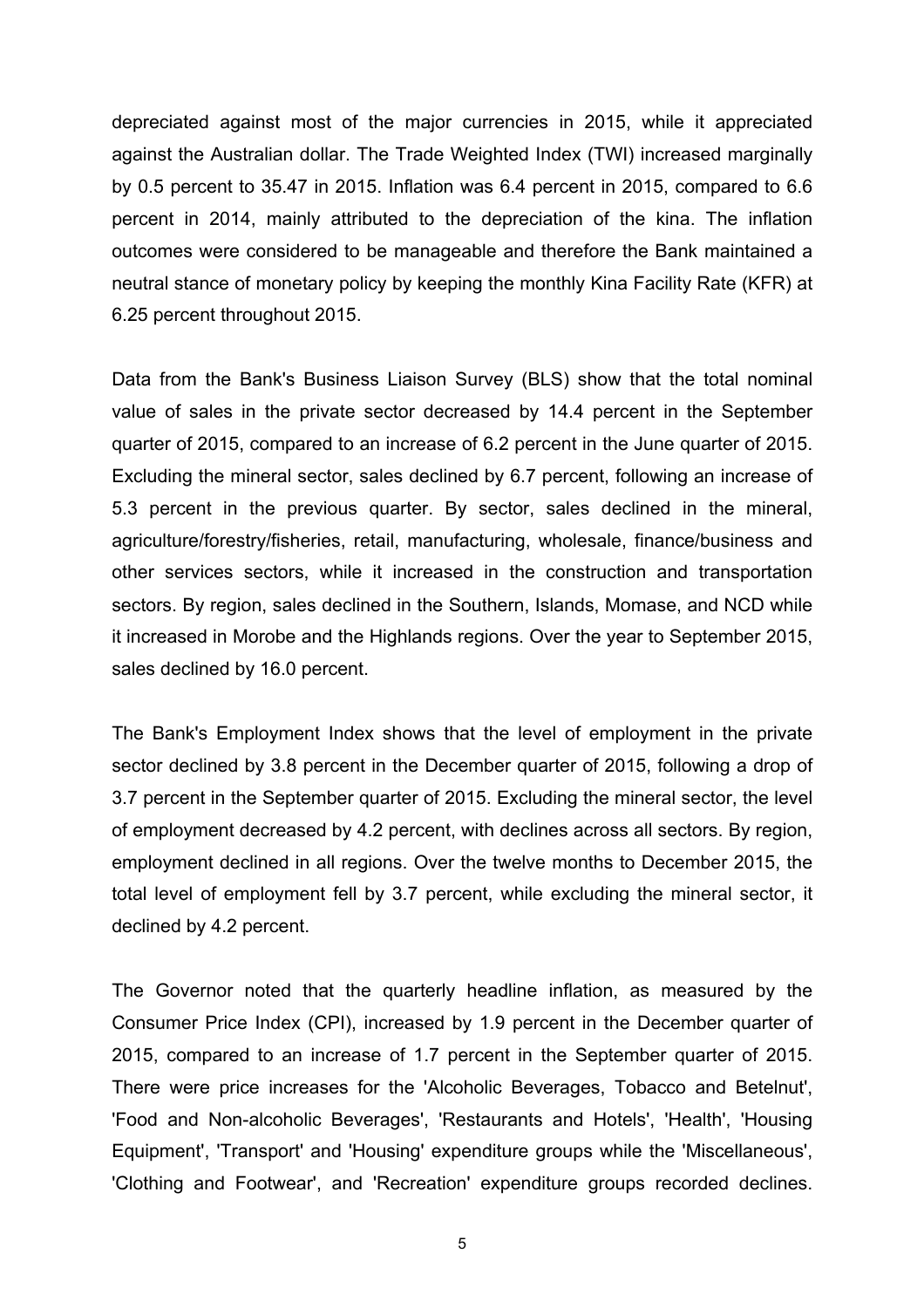There were no price changes for the 'Education' and 'Communication' expenditure groups. Annual headline inflation to December 2015 was 6.4 percent, compared to 6.6 percent in December 2014. By urban centre, prices increased in all the surveyed centres.

In the December quarter, the daily average kina exchange rate depreciated against all major currencies. It depreciated against the yen by 5.8 percent to 41.2472, the US dollar by 5.2 percent to 0.3398, the Australian dollar by 4.4 percent to 0.4717, the euro by 3.8 percent to 0.3101 and the pound sterling by 3.1 percent to 0.2240. These movements in the currencies resulted in the TWI decreasing by 4.4 percent to 34.14 in the December quarter from 35.72 in the September quarter. This was due to a strengthening of the United States (US) economy. In 2015, the daily kina exchange rate depreciated against the US dollar and the pound sterling, while it appreciated against the other major currencies. It depreciated against the US dollar by 11.0 percent to 0.3617 and the pound sterling by 4.1 percent to 0.2367 while it appreciated against the Australian dollar by 6.6 percent to 0.4807, the euro by 6.4 percent to 0.3258, and the Japanese yen by 1.8 percent to 43.7642. For the year, the TWI appreciated by 0.5 percent to 35.47 from 35.28 in 2014, mainly reflecting the appreciation of the Australian dollar.

Governor Bakani mentioned that the weighted average kina price of Papua New Guinea's exports declined by 10.2 percent in 2015, from 2014. There was a decline of 12.5 percent in the weighted average kina price of mineral exports with lower kina prices for copper, crude oil, nickel and condensate. For agricultural, logs and marine product exports, the weighted average kina price declined by 2.2 percent due to lower prices of some of the major commodities. Excluding logs, the weighted average price of agricultural and marine product exports declined by 5.9 percent in 2015, from 2014. The lower kina export prices stemmed from the lower international commodity prices.

The balance of payments recorded an overall deficit of K607 million in 2015, compared to a deficit of K861 million in 2014. A deficit in the capital and financial account more than offset a surplus in the current account.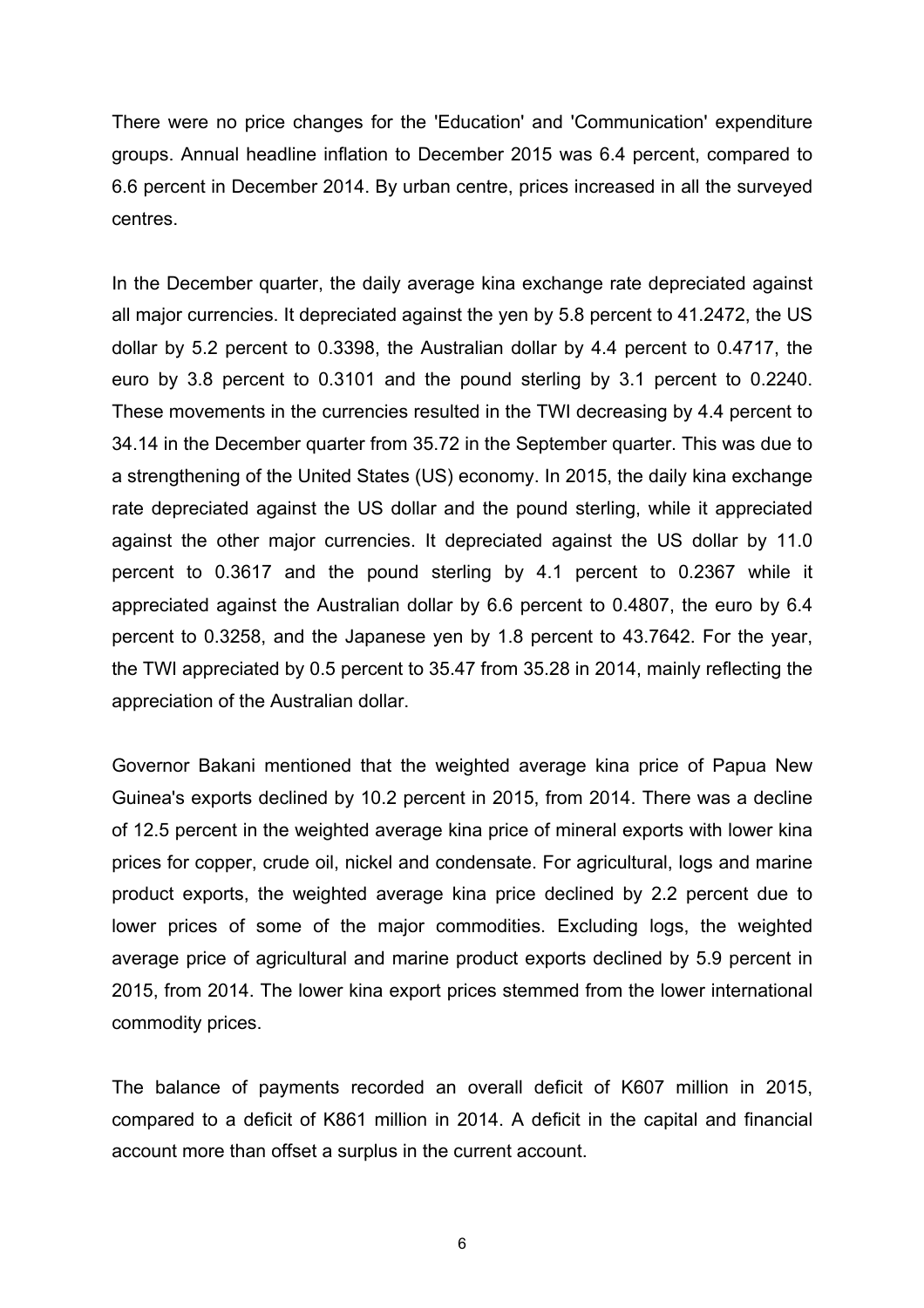The current account recorded a surplus of K13,392 million in 2015, compared to a surplus of K5,963 million in 2014. The outcome was due to a higher trade surplus and net transfer receipts, which more than offset lower net service and income payments.

The capital account recorded a net inflow of K2 million in 2015, compared to a net inflow of K5 million in 2014, reflecting lower transfers by donor agencies for project financing.

The financial account recorded a net outflow of K13,954 million in 2015, compared to a net outflow of K6,799 million in 2014. The outcome reflected a build-up in foreign currency account balances of mining, oil and LNG companies under the various Project Development Agreements. These more than offset inflows from foreign direct and portfolio investments in the form of equity inflows and drawdowns from investments in short term money market instruments, respectively.

The level of gross foreign exchange reserves at the end of December 2015 was K5,226.3 (US\$1,865.1) million, sufficient for 10.0 months of total and 15.8 months of non-mineral import covers.

The Governor noted that the headline inflation outcomes of 6.1 percent to 5.8 percent for the first three quarters of 2015 were considered by the Central Bank to be manageable. Considering this and other relevant macroeconomic indicators, including inflationary expectations, the Bank maintained a neutral stance of monetary policy by keeping the monthly KFR at 6.25 percent throughout the December quarter of 2015. During the quarter, the Bank utilised its Open Market Operation (OMO) instruments in the conduct of monetary policy to manage liquidity. There was a net Central Bank Bills (CBB) retirement of K640.9 million during the quarter, while the Government made a net issuance of K78.5 million in Treasury bills and K337.0 million in Inscribed stocks.

The average level of broad money supply (M3\*) increased by 1.4 percent in the December quarter of 2015, compared to an increase of 0.3 percent in the previous quarter. This outcome was mainly influenced by increases in average net credit to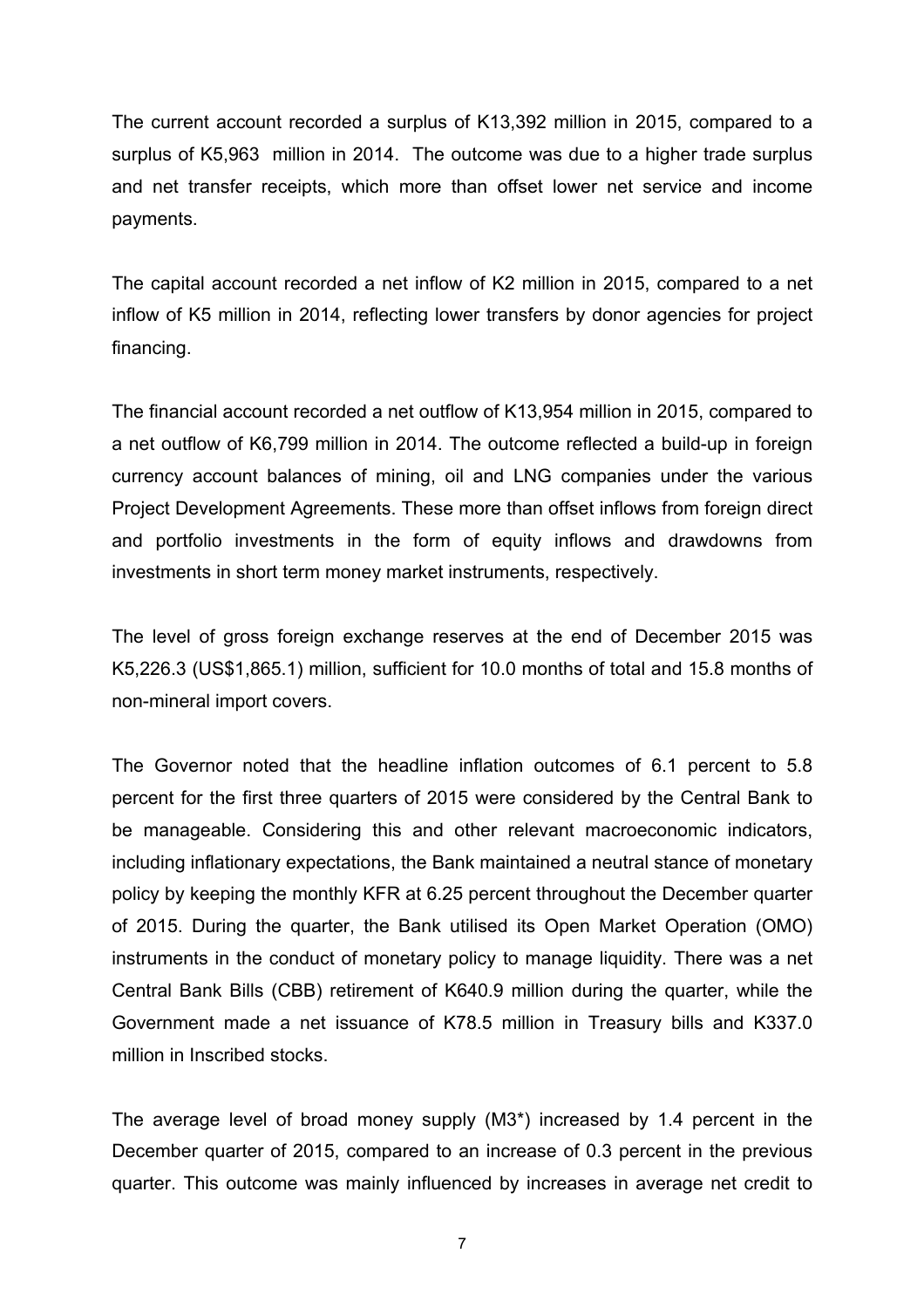the other financial corporations (OFCs), public non-financial corporations and the private sector. The average net domestic claims outstanding, excluding net claims on the Central Government, increased by 3.4 percent in the December quarter of 2015, following an increase of 4.0 percent in the September quarter of 2015. The average level of monetary base (reserve money) increased by 3.1 percent in the quarter, following an increase of 0.1 percent in the September quarter. This was due to an increase in both currency in circulation and commercial banks' deposits at the Central Bank.

The net foreign assets (NFA) of the financial corporations, comprising depository corporations (DCs) and other financial corporations (OFCs), declined by 2.9 percent to K7,302.5 million in the December quarter of 2015, compared to a decline of 10.9 percent in the September quarter of 2015. This resulted from a decline in the NFA of the Central Bank outweighing an increase in ODCs. The decline in NFA of the Central Bank was due to its interventions in the foreign exchange market. The increase in NFA at ODCs was mainly due to an increase in their foreign assets mainly as a result of revaluation gains following the depreciation of the kina. Net claims on the Central Government increased by K698.8 million to K8,402.9 million in the December quarter of 2015, compared to a decline of K238.7 million in the previous quarter. This resulted from the increased purchase of Government securities.

In the December quarter of 2015, total domestic credit extended by financial corporations to the private sector, public non-financial corporations and 'Provincial and Local level Governments' increased by K506.2 million to K15,858.1 million, compared to an increase of K652.0 million in the previous quarter. This mainly comprised increases of K274.6 million and K232.2 million in credit to the public nonfinancial corporations and the private sector, respectively. The increase in credit to the public non-financial corporations reflected advances by the ODCs to State Owned Enterprises, while the increase in private sector credit was due to advances to the 'mining and quarrying', 'real estate, renting and business services', 'hotels and restaurants' and wholesale sectors. The annual growth in domestic credit, excluding Central Government, was 9.9 percent in 2015, lower than the 17.8 percent recorded in 2014.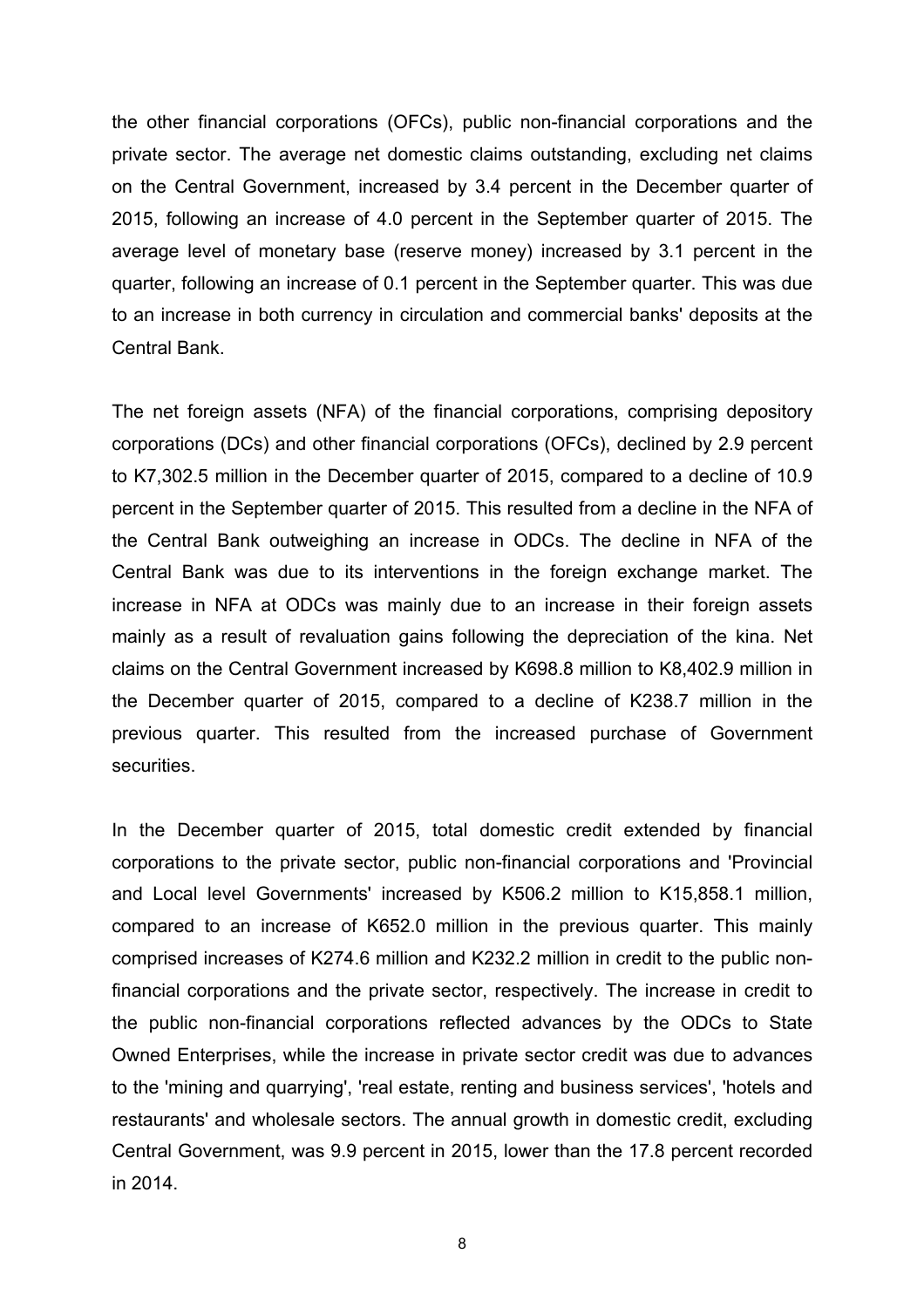Governor Bakani mentioned that preliminary estimates of the fiscal operations of the National Government in 2015 showed an overall deficit of K2,532.6 million, compared to a deficit of K2,992.2 million in 2014. This represents 5.0 percent of nominal GDP. The Treasury Department has not revised this deficit to GDP ratio following the new GDP data released by the NSO in March 2016. It is expected that the ratio will be well below 5.0 percent.

Total revenue, including foreign grants, in 2015 was K10,963.5 million, 4.7 percent lower than in 2014. This represents 87.9 percent of the revised budgeted revenue for 2015.

Total expenditure in 2015 was K13,496.1 million, 6.9 percent lower than in 2014 and represents 91.1 percent of the revised budgeted appropriation for 2015. This outcome reflects both lower recurrent and development expenditures.

As a result of these developments in revenue and expenditure, the Government recorded a deficit of K2,532.6 million. The budget deficit was financed from both the external and domestic sources amounting to K520.9 million and K2,011.7 million, respectively. Financing from external sources comprised mainly concessional loans of K567.7 million, more than offsetting repayments of K46.8 million to extraordinary sources. Domestic financing comprised of net purchases of Government securities totalling K23.9 million, K1,844.2 million, K503.9 million and K200.0 million by the Central Bank, ODCs, OFCs and Public Non-Financial Corporations. These more than offset K560.3 million cheques presented for encashment.

Total public (Government) debt outstanding in December 2015 was K18,194.5 million, K3,539.0 million higher than in December 2014. Both domestic and external loans increased. The increase in domestic debt resulted from net new issuance of Treasury bills and Inscribed stocks, while the increase in external debt reflected the drawdown of concessional loans, combined with the depreciation of the exchange rate. The debt to GDP ratio for 2014 and 2015 will have to be recalculated and revised based on the new nominal GDP data released by the NSO in March 2016. It